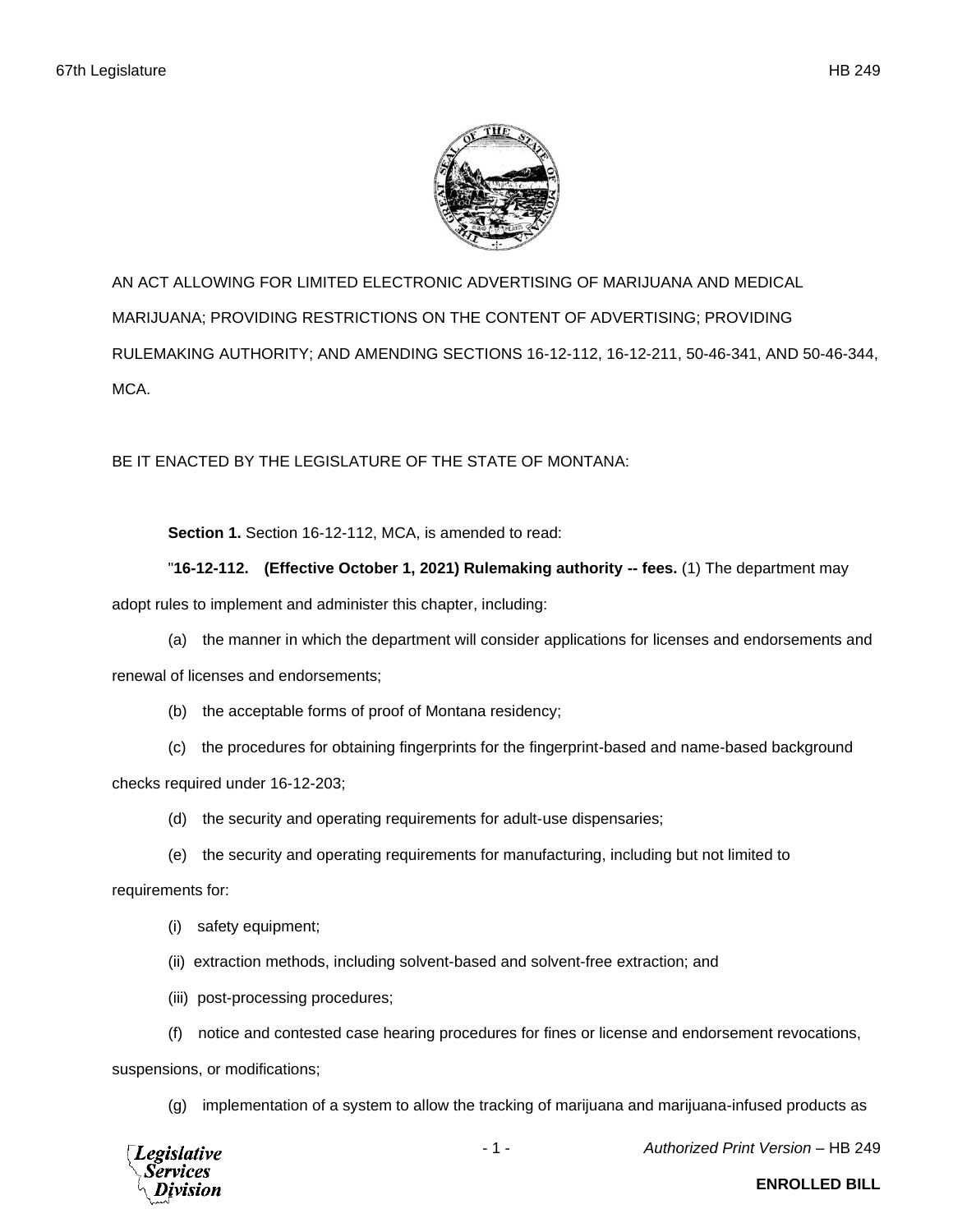required by 16-12-105;

(h) labeling standards that protect public health by requiring the listing of pharmacologically active ingredients, including, but not limited to, tetrahydrocannabinol (THC), cannabidiol (CBD) and other cannabinoid content, the THC and other cannabinoid amount in milligrams per serving, the number of servings per package, and quantity limits per sale to comply with the allowable possession amount;

(i) requirements that packaging and labels may not be made to be attractive to children, that they have required warning labels, and that marijuana and marijuana-infused products be sold in resealable, childresistant packaging to protect public health as provided in 16-12-208;

(j) requirements and standards for the testing and retesting of marijuana and marijuana-infused products, including testing of samples collected during the department's inspections of registered premises;

(k) the amount of variance allowable in the results of raw testing data that would warrant a departmental investigation of inconsistent results as provided in 16-12-202;

(l) requirements and standards to prohibit or limit marijuana, marijuana-infused products, and marijuana accessories that are unsafe or contaminated;

(m) the activities that constitute advertising in violation of 16-12-211 and requirements and standards for electronic advertising as permitted under 16-12-211;

(n) requirements and incentives to promote renewable energy, reduce water usage, and reduce packaging waste to maintain a clean and healthy environment in Montana; and

(o) the fees for endorsements for manufacturing, testing laboratories, additional canopy licensure tiers created in accordance with 16-12-105, and the fingerprint-based and name-based background checks required under 16-12-203. The fees and other revenue collected through the taxes paid under 16-12-401, civil penalties imposed pursuant to this chapter, and the licensing fees established by rule and in 16-12-201 must be sufficient to offset the expenses of administering this chapter but may not exceed the amount necessary to cover the costs to the department of implementing and enforcing this chapter.

(2) The department may not adopt any rule or regulation that is unduly burdensome or undermines the purposes of this chapter.

(3) The department may consult or contract with other public agencies in carrying out its duties under this chapter."



- 2 - *Authorized Print Version* – HB 249

**ENROLLED BILL**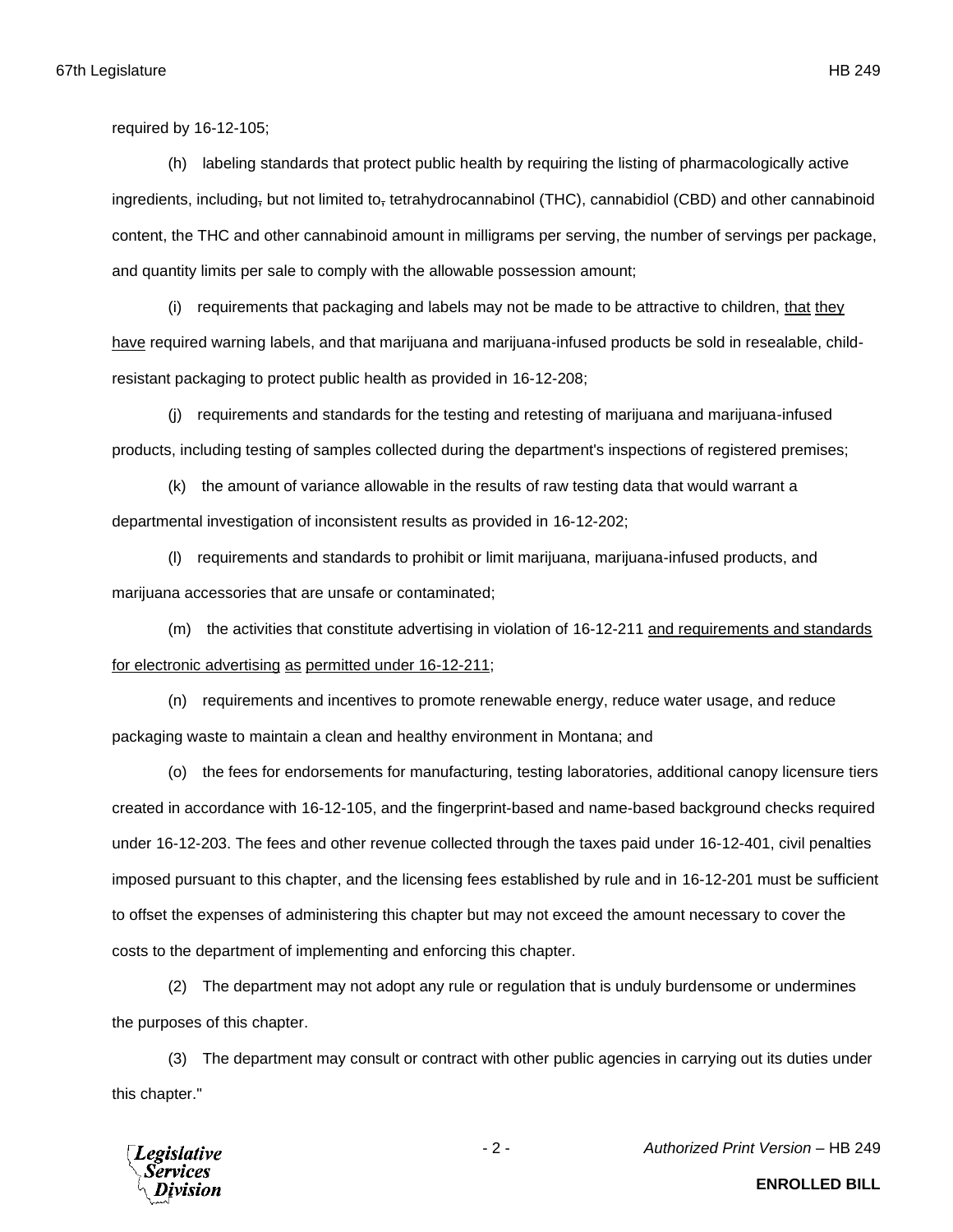**Section 2.** Section 16-12-211, MCA, is amended to read:

## "**16-12-211. (Effective October 1, 2021) Advertising prohibited Limitations on advertising --**

**rulemaking.** (1) Persons Except as provided in subsection (3), persons with licenses may not advertise marijuana or marijuana-related products in any medium, including electronic media.

(2) A listing in a directory of businesses authorized under this chapter is not advertising for the purposes of this section.

(3) A licensee may have a website but may not:

(a) include prices on the website; or

(b) actively solicit consumers or out-of-state consumers through the website

(3) (a) A licensee may engage in electronic advertising such as maintaining a website and

advertising on web applications, provided that no electronic advertisement produced by the licensee contains a statement or illustration that:

(i) is false or misleading;

(ii) promotes overconsumption of marijuana or marijuana-related products;

(iii) depicts the actual consumption of marijuana or marijuana-related products;

(iv) depicts a person under 21 years of age consuming marijuana;

(v) makes any health, therapeutic, or medicinal claims about marijuana or marijuana-related products;

or

(vi) is designed in a way that is likely to appeal to minors and includes cartoons, animals, children, or any other likeness to images, characters, or phrases that are designed in any manner to be appealing or to encourage consumption of marijuana by persons under 21 years of age.

(b) A licensee may not advertise marijuana or marijuana-related products using pop-up

advertisements that display in a new internet browser window.

(c) A licensee may not direct advertising of marijuana or marijuana-related products toward mobile devices in the form of push notifications unless users affirmatively opt in to receiving push notifications related to marijuana or marijuana-related products.

(4) The department shall adopt rules to clearly identify the activities that constitute advertising that are

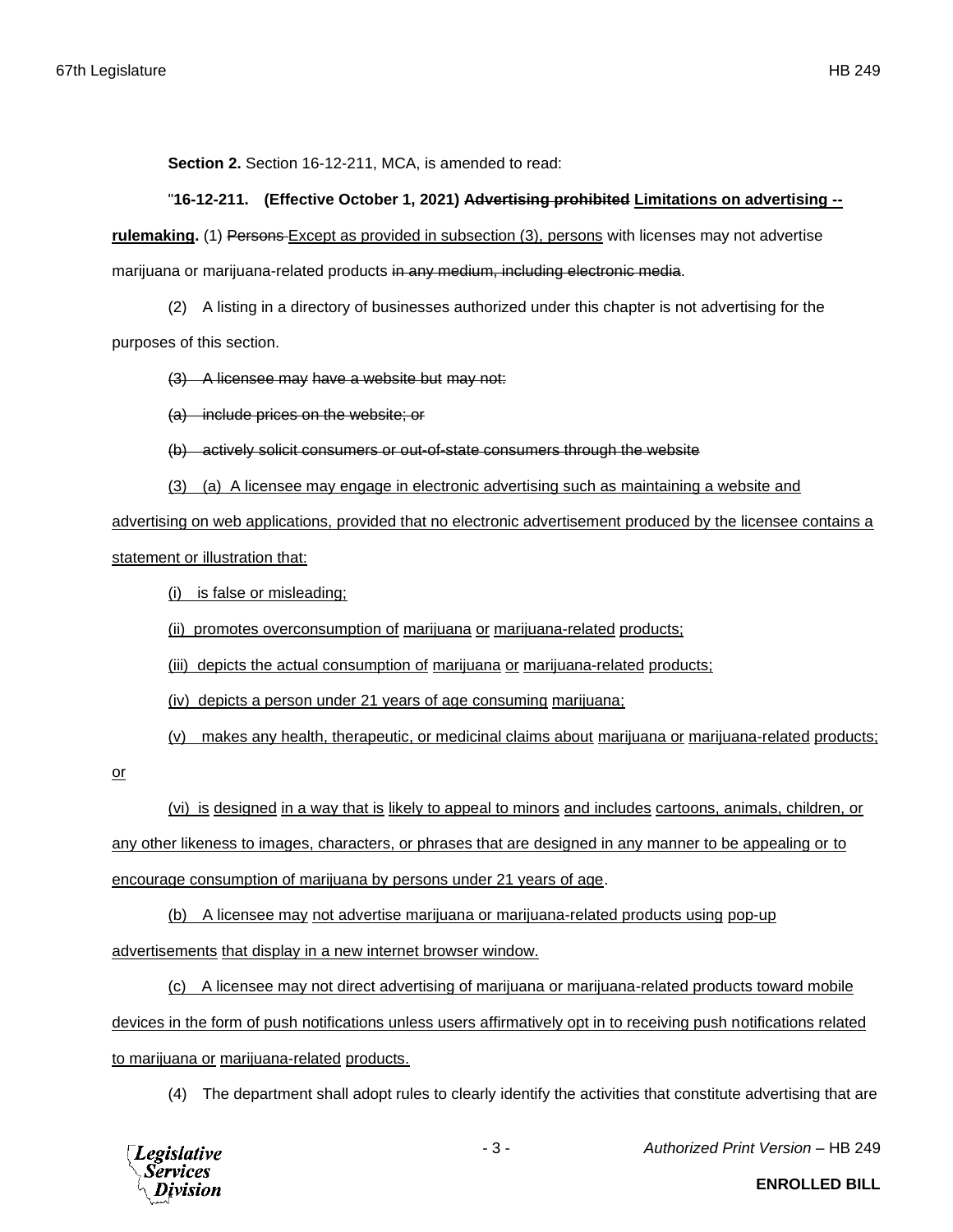**Section 3.** Section 50-46-341, MCA, is amended to read:

"**50-46-341. Advertising prohibitedLimitations on advertising -- rulemaking.** (1) Persons Except as provided in subsection (3), persons with licenses and individuals with valid registry identification cards may not advertise marijuana or marijuana-related products in any medium, including electronic media.

(2) A listing in a directory of businesses authorized under this part is not advertising for the purposes of this section.

(3) A licensee may have a website but may not:

(a) include prices on the website; or

(b) actively solicit customers or out-of-state consumers through the website

(3) (a) A licensee may engage in electronic advertising such as maintaining a website and

advertising on web applications, provided that no electronic advertisement produced by the licensee contains a

statement or illustration that:

(i) is false or misleading;

(ii) promotes overconsumption of marijuana or marijuana-related products;

(iii) depicts the actual consumption of marijuana or marijuana-related products;

(iv) depicts a person under 21 years of age consuming marijuana;

(v) makes any health, therapeutic, or medicinal claims about marijuana or marijuana-related products;

or

(vi) is designed in a way that is likely to appeal to minors and includes cartoons, animals, children, or any other likeness to images, characters, or phrases that are designed in any manner to be appealing or to encourage consumption of marijuana by persons under 21 years of age.

(b) A licensee may not advertise marijuana or marijuana-related products using pop-up

advertisements that display in a new internet browser window.

(c) A licensee may not direct advertising of marijuana or marijuana-related products toward mobile devices in the form of push notifications unless users affirmatively opt in to receiving push notifications related to marijuana or marijuana-related products.



- 4 - *Authorized Print Version* – HB 249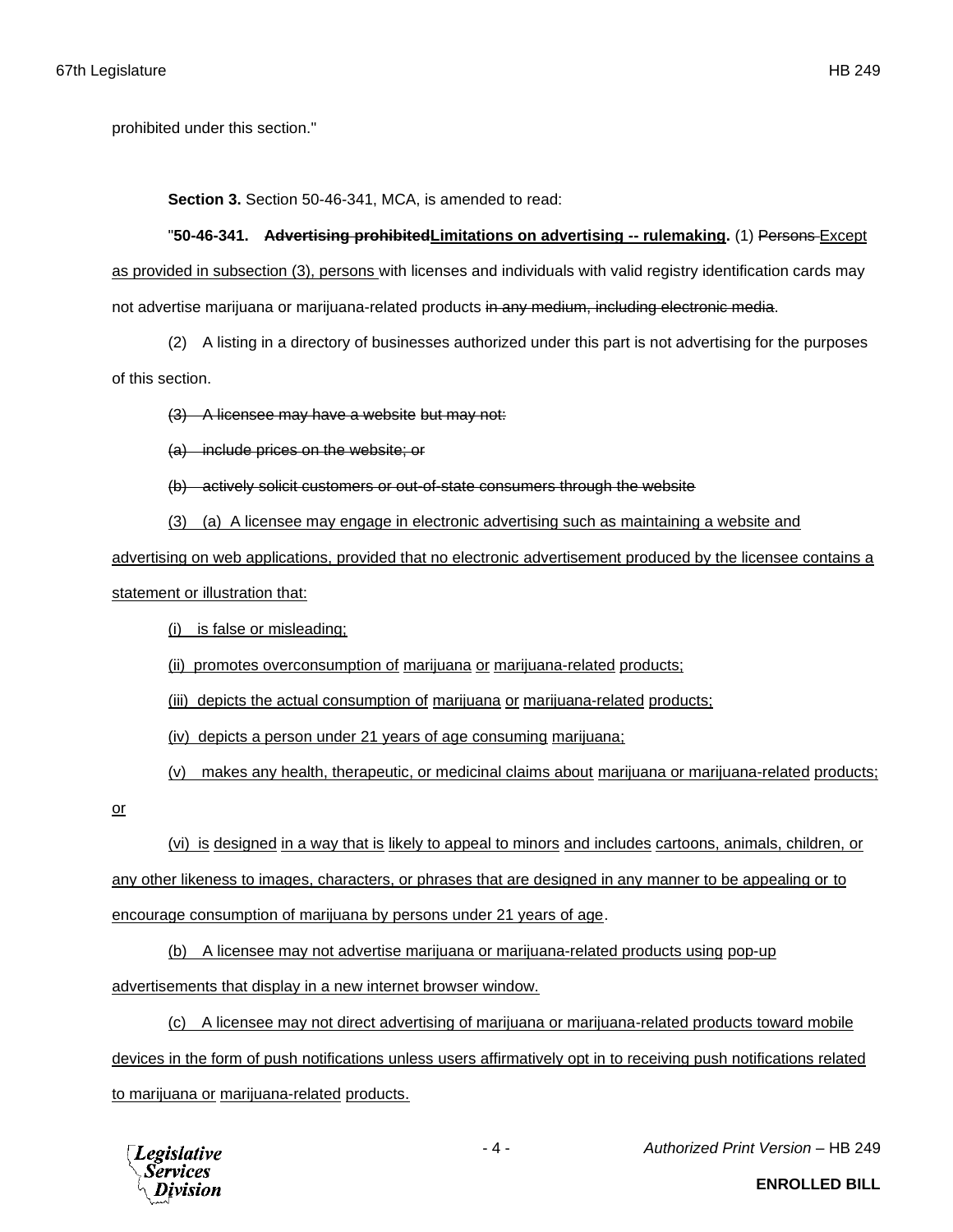(4) The department shall adopt rules to clearly identify the activities that constitute advertising and are prohibited under this section."

**Section 4.** Section 50-46-344, MCA, is amended to read:

"**50-46-344. Rulemaking authority -- fees.** (1) The department may adopt rules only as authorized in this section to specify:

(a) the manner in which the department will consider applications for licenses and endorsements and

applications for registry identification cards for individuals with debilitating medical conditions and renewal of

licenses, endorsements, and registry identification cards;

(b) the acceptable forms of proof of Montana residency;

(c) the procedures for obtaining fingerprints for the fingerprint and background check required under

50-46-307 and 50-46-308;

(d) the security and operating requirements for dispensaries;

(e) the security and operating requirements for chemical manufacturing, including but not limited to requirements for:

(i) safety equipment;

(ii) extraction methods, including solvent-based and solvent-free extraction; and

(iii) postprocessing procedures;

(f) notice and contested case hearing procedures for fines or license and endorsement revocations,

suspensions, or modifications;

(g) the amount of usable marijuana that a registered cardholder who has elected not to use the system of licensed providers and marijuana-infused products providers may possess;

(h) implementation of a system to allow the tracking of marijuana and marijuana-infused products as required by 50-46-304;

(i) requirements and standards for the testing and retesting of marijuana and marijuana-infused products, including testing of samples collected during the department's inspections of registered premises;

(j) the amount of variance allowable in the results of raw testing data that would warrant a departmental investigation of inconsistent results as provided in 50-46-304(7);

**Legislative** *Services* 

- 5 - *Authorized Print Version* – HB 249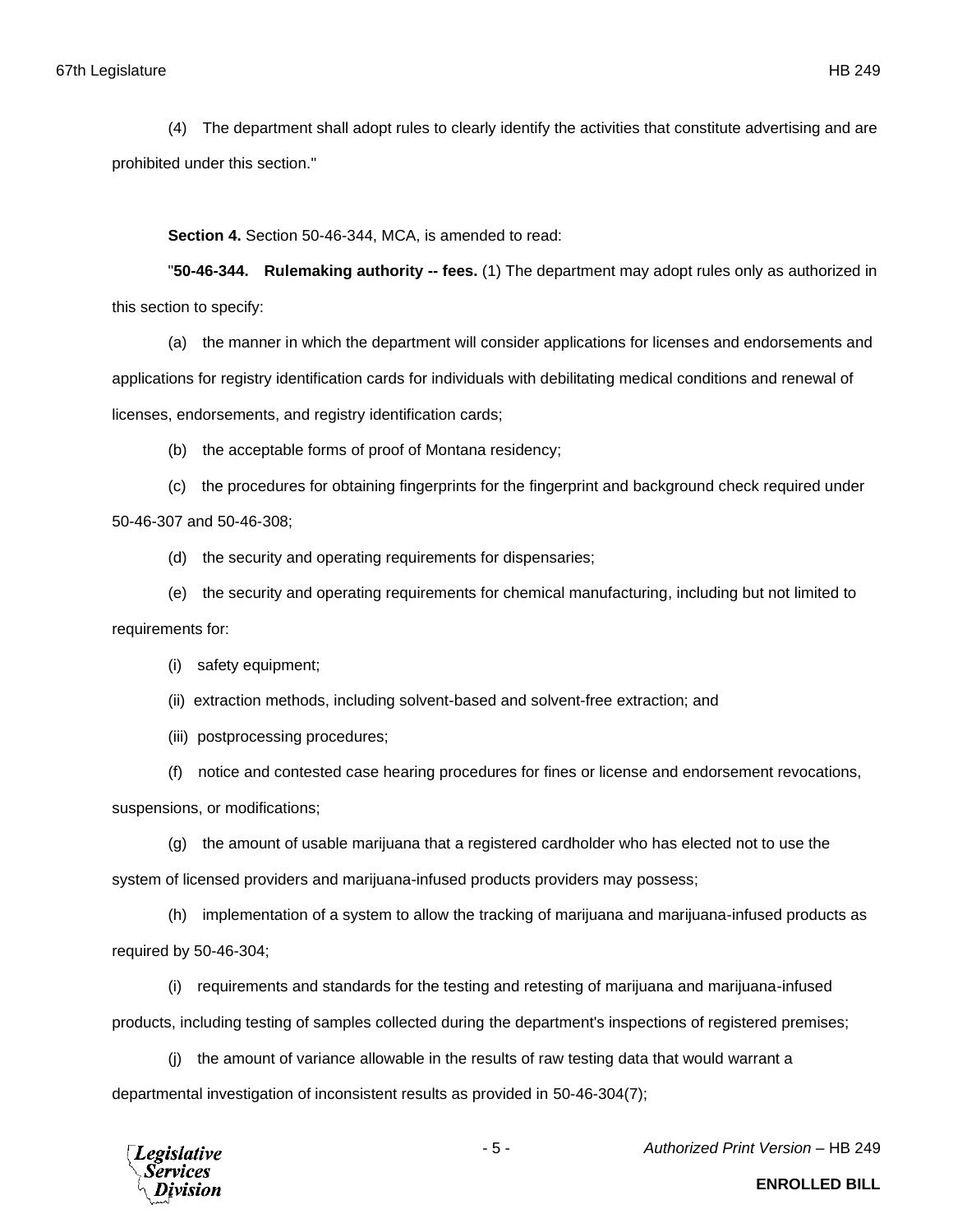(k) the activities that constitute advertising in violation of 50-46-341 and requirements and standards for electronic advertising as permitted under 50-46-341; and

(l) the fees for cardholders, endorsements for chemical manufacturing, testing laboratories, additional canopy licensure tiers created in accordance with 50-46-305, and the fingerprint and background checks required under 50-46-308 and 50-46-311. The fees and other revenues collected through the taxes paid under 15-64-102, civil penalties imposed pursuant to this part, and the licensing fees established by rule and in 50-46- 347 must be sufficient to offset the expenses of administering this part. The annual cardholder license fee may not be less than \$20.

(2) In establishing the canopy for a provider or marijuana-infused products provider, the department shall take into consideration:

(a) safety and security issues;

(b) the need to avoid overproduction of marijuana and marijuana-infused products;

(c) the provision of adequate access to usable marijuana to accommodate the needs of registered cardholders; and

(d) economies of scale and their effect on the ability of licensees to comply with regulatory requirements and undercut illegal market prices.

(3) The administrative rules promulgated under this part for testing laboratories must be developed and proposed by the state laboratory."

- END -

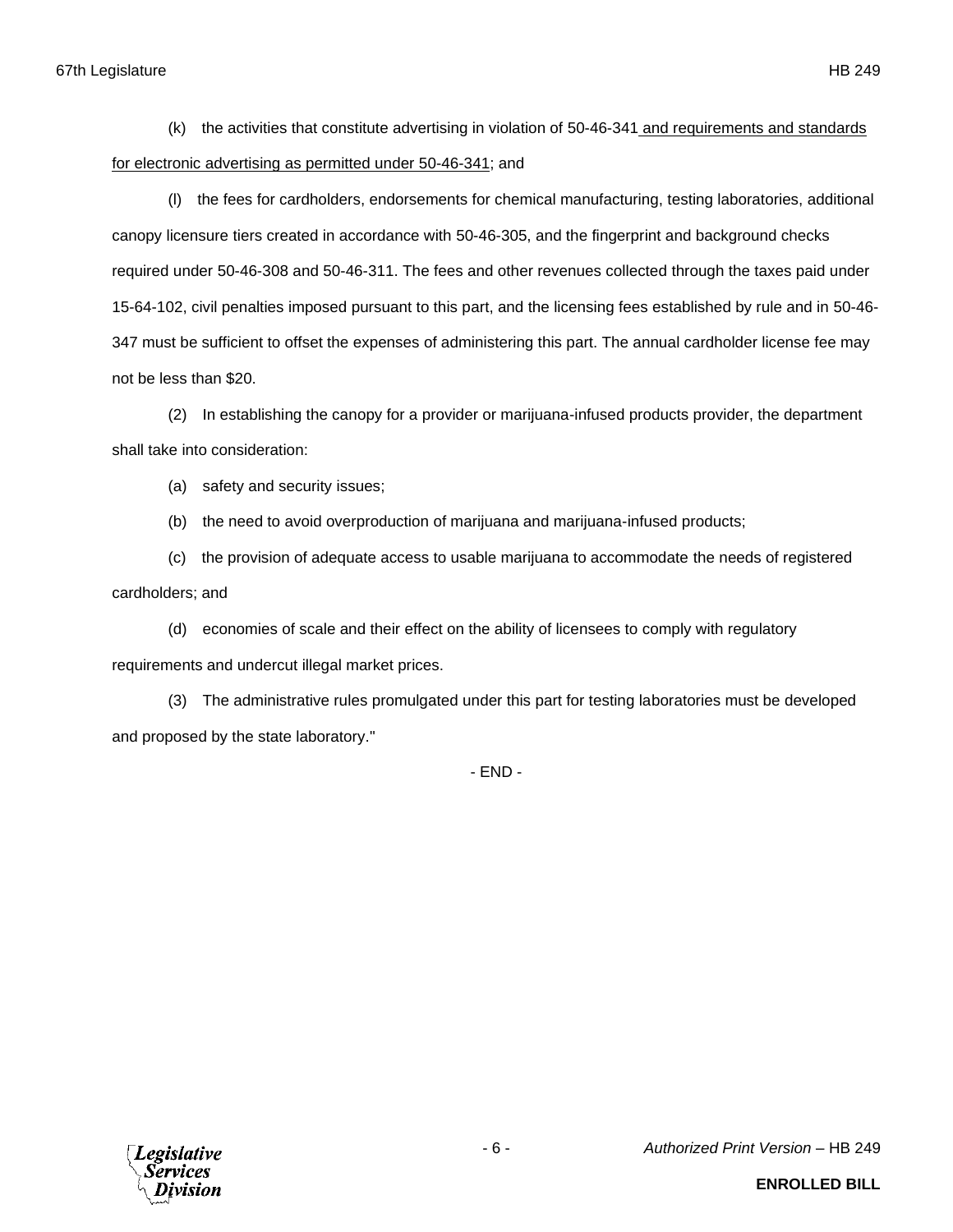I hereby certify that the within bill,

HB 249, originated in the House.

Chief Clerk of the House

Speaker of the House

| Signed this | dav  |
|-------------|------|
| $\Omega$    | 2021 |

\_\_\_\_\_\_\_\_\_\_\_\_\_\_\_\_\_\_\_\_\_\_\_\_\_\_\_\_\_\_\_\_\_\_\_\_\_\_\_\_\_\_\_

\_\_\_\_\_\_\_\_\_\_\_\_\_\_\_\_\_\_\_\_\_\_\_\_\_\_\_\_\_\_\_\_\_\_\_\_\_\_\_\_\_\_\_

President of the Senate

| Sianed this |  |
|-------------|--|
| $\Omega$    |  |

\_\_\_\_\_\_\_\_\_\_\_\_\_\_\_\_\_\_\_\_\_\_\_\_\_\_\_\_\_\_\_\_\_\_\_\_\_\_\_\_\_\_\_